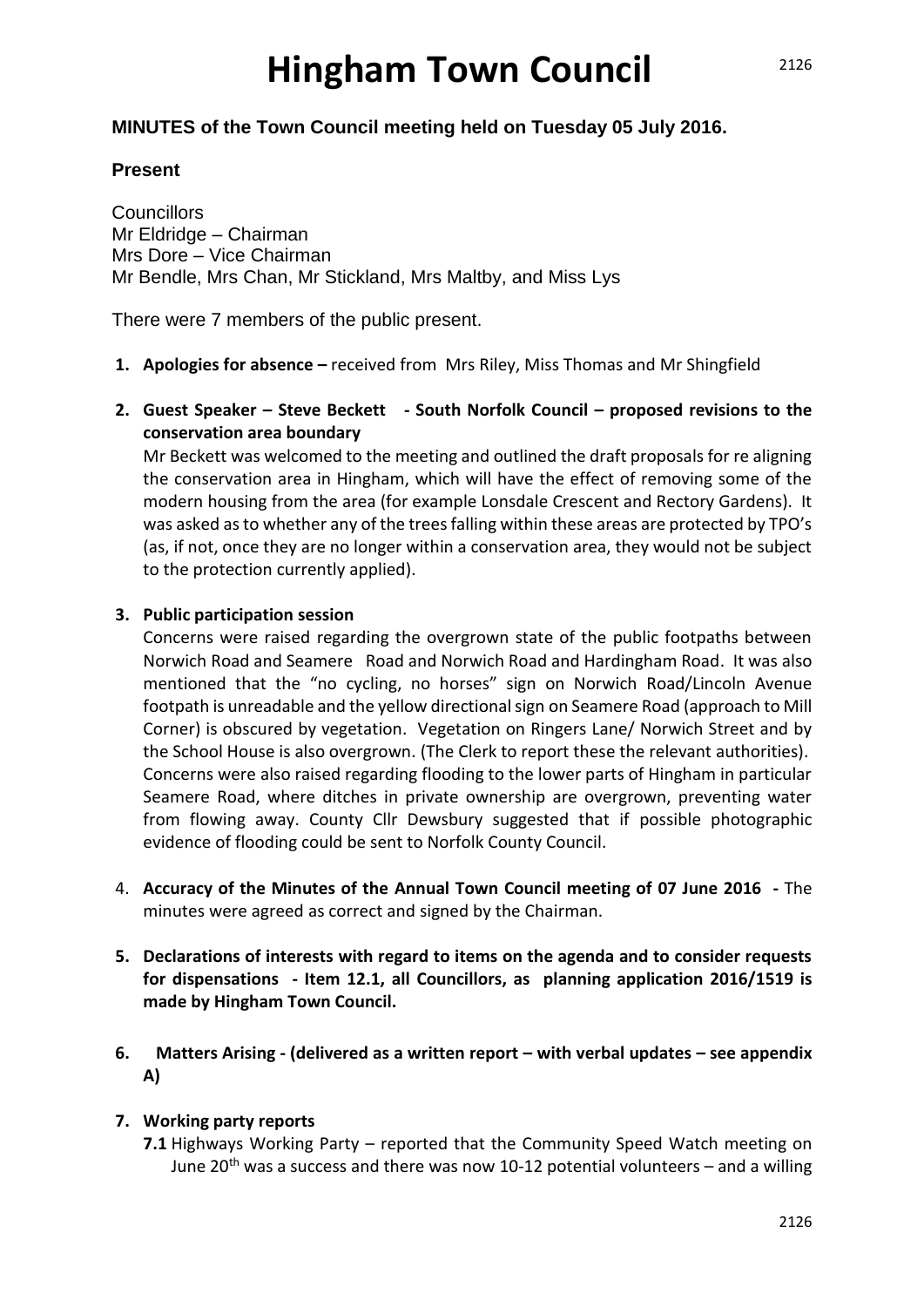co-ordinator had come forward – The Clerk is to progress the training of the volunteers by Norfolk Constabulary.

- **7.2** Events Working Party reported that the Queen's Birthday Celebrations were a great success – the draft accounts for the event showed that it was close to "breaking even". Mrs Maltby was thanked for her hard work and South Norfolk Council were thanked for the grant toward the cost of the event.
- **7.3** Cemetery Working Party reported that 2 plots had been "enhanced" with unauthorised stone garden edging, electric blue stone chippings and white plastic railings. The Clerk is to seek the removal of the railings which had already been damaged by strimming and the stone edging (as a fee is payable for kerbing), the terms and conditions of the cemetery need to be tightened to make it clearer as to what is permitted. The planting scheme for the cemetery entrance still needs to be agreed. It was reported that the stone to mark the de-consecrated area is with the stone masons – who had quoted a 13 week time scale. The issue of moles activity is to go on the next agenda.

#### **8. Correspondence**

- **8.1 Norfolk County Council - From the Chairman of the County Council's Environment, Development & Transport Committee – Parish Partnership funding 2016/17 (closing date 16 December 2016) –** Clerk to circulate letter
- **8.2 South Norfolk Council - Greater Norwich Local Plan - Sustainability Appraisal (SA) Scoping**
- **8.3 South Norfolk Council / Local Government Boundary Review - Electoral Review of South Norfolk**
- **8.4 Geoff Young - St Andrews Heritage Fund – Request for placing of temporary toilets and parking for concert –** agreed, no objections to the request.
- **8.5 Paul Hendrix – request to move bench at Ringers Lane – (to go on the next agenda – the Clerk to make enquiries)**
- **8.6 Vicky Newrick – Hingham Primary School – Thanks, for Queens Birthday Celebrations**

#### **9. District Councillor's report**

Cllr Yvonne Bendle reported that out of the 16 Councils 4 had voted against and 12 had voted for devolution. A public consultation will take place and Norfolk County Council will leaflet every household to explain the consultation details.

South Norfolk Council will be undertaking a "scoping analysis" and will be asking for details of services available in the local area.

Cllr Bendle offered congratulations for the success of the Queen's Birthday celebrations and the Tennis Club open day event.

#### **10. County Councillor's report**

Cllr Margaret Dewsbury apologised that it was taking so long to remedy Highway defects, explaining that a new pothole repair machine is now in use which should make the process faster and cheaper. A new on line Highways defect reporting system is now up and running which allows progress of the reports to be tracked.

Norfolk Libraries are again doing a Summer Reading Challenge – with a Roald Dahl theme and are working with the EDP on a story writing competition.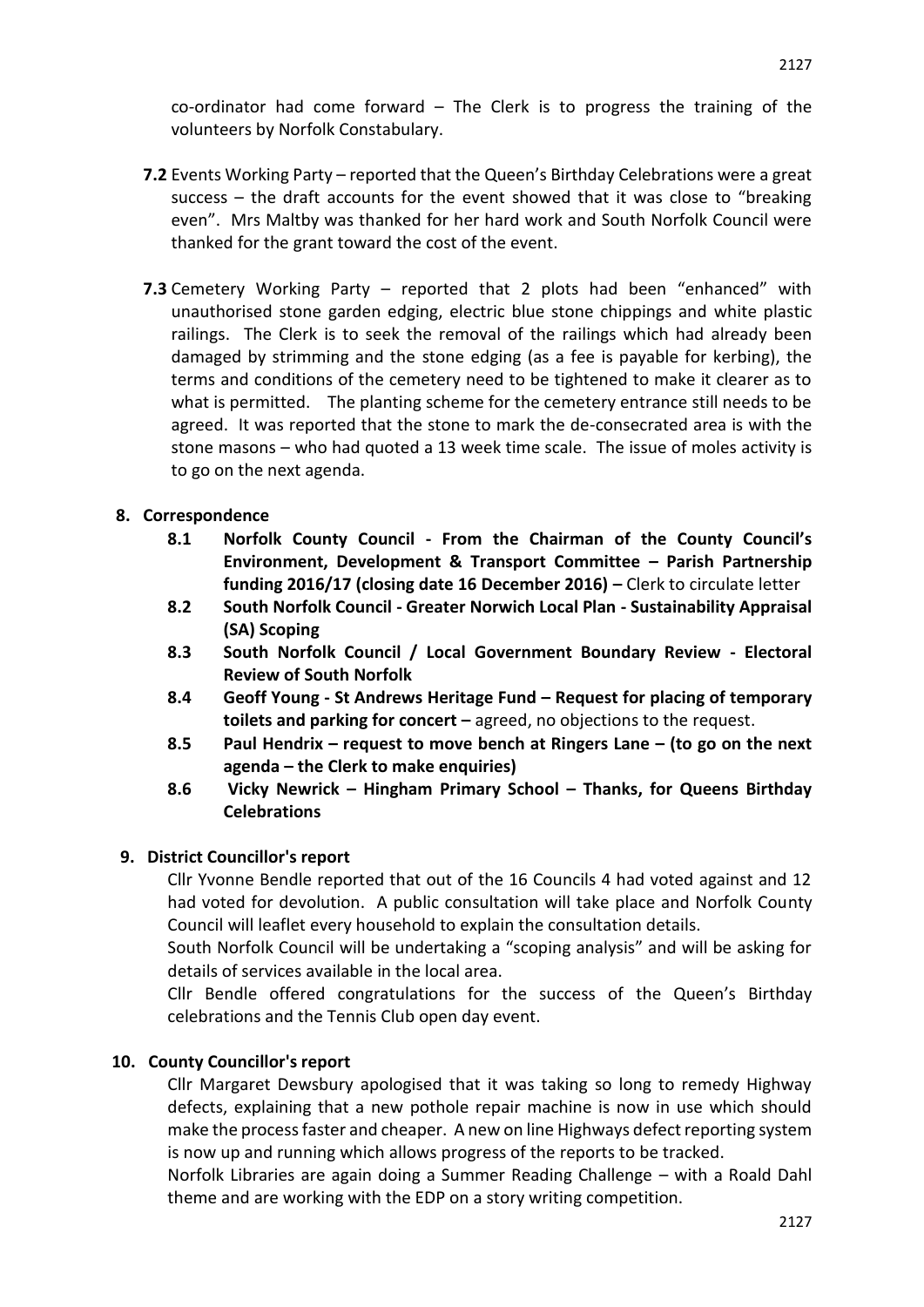#### **11. Planning Decisions**

- 11.1 2016/1296 Land South Of Norwich Road Hingham Norfolk Non material amendment of planning permission 2014/2322/F - changes in floor area and changes to window and doors- Approval with no Conditions
- 11.2 2016/1150 Fairland House 2 The Fairland Hingham Norfolk NR9 4HN Oak tree - reduce southern side of crown approaching on buildings by 2m to leave approx 8m - Approval with Conditions
- 11.3 2016/0913 Unit 4 Hall Farm Dereham Road Hingham Norfolk NR9 4PX Change of use of Unit 4 from light industrial/storage use (B1/B8) to car repair workshop and MOT testing facility - Approval with Conditions
- 11.4 2016/0613 Teats Barn Little Ellingham Road Hingham Norfolk NR9 4NE Proposed carports and conversion of existing attached carports to garden room. Approval with Conditions
- 11.5 2016/0563 & 2016/0564 1 Bond Street Hingham Norfolk NR9 4HA Proposed single storey rear extension - Approval with Conditions

# **12. Planning Applications**

- **12.1 2016/1519 - (APPLICATION MADE BY HINGHAM TOWN COUNCIL) Following part refusal of 2015/2625 to fell the Mature Oak Trees - Tree - South Of The Fairland, Watton Road, Hingham, Norfolk**
- **12.2 2016/1379 - Notification for Prior Approval for a proposed change of use and associated building works of an agricultural building to a dwelling house (QA and QB) - Barn At Pearces Farm, Seamere Road, Hingham Norfolk NR9 4LP** The Council agreed to recommend approval
- **12.3 2016/1526 Single storey side extension - to replace 2 storey side extension approval (ref: 2016/0170) - 3 The Fields, Hingham, Norfolk NR9 4JG** The Council agreed to recommend approval
- **12.4 2016/1533 – New Dwelling – land west of Gurney Manor Barn, off Attleborough Road , Hingham. As this application had only been received before the meeting -** It was agreed that Councillors should look at the details on line and forward responses to the Clerk - (*N.B the Clerk subsequently has forwarded the following response to SNC – " Hingham Town Council would like to submit the following comments regarding this application - it is not considered a suitable or sustainable location for a new development being outside of the development boundary and contrary to the local plan Policy DM 1.3")*
- **13. To discuss the terms of use the room at Lincoln Hall for Town Council storage/purposes**  It was agreed to accept the offer from the Lincoln Social Centre Committee to hire the small self-contained room at the side of the hall at the cost of £250 per annum. The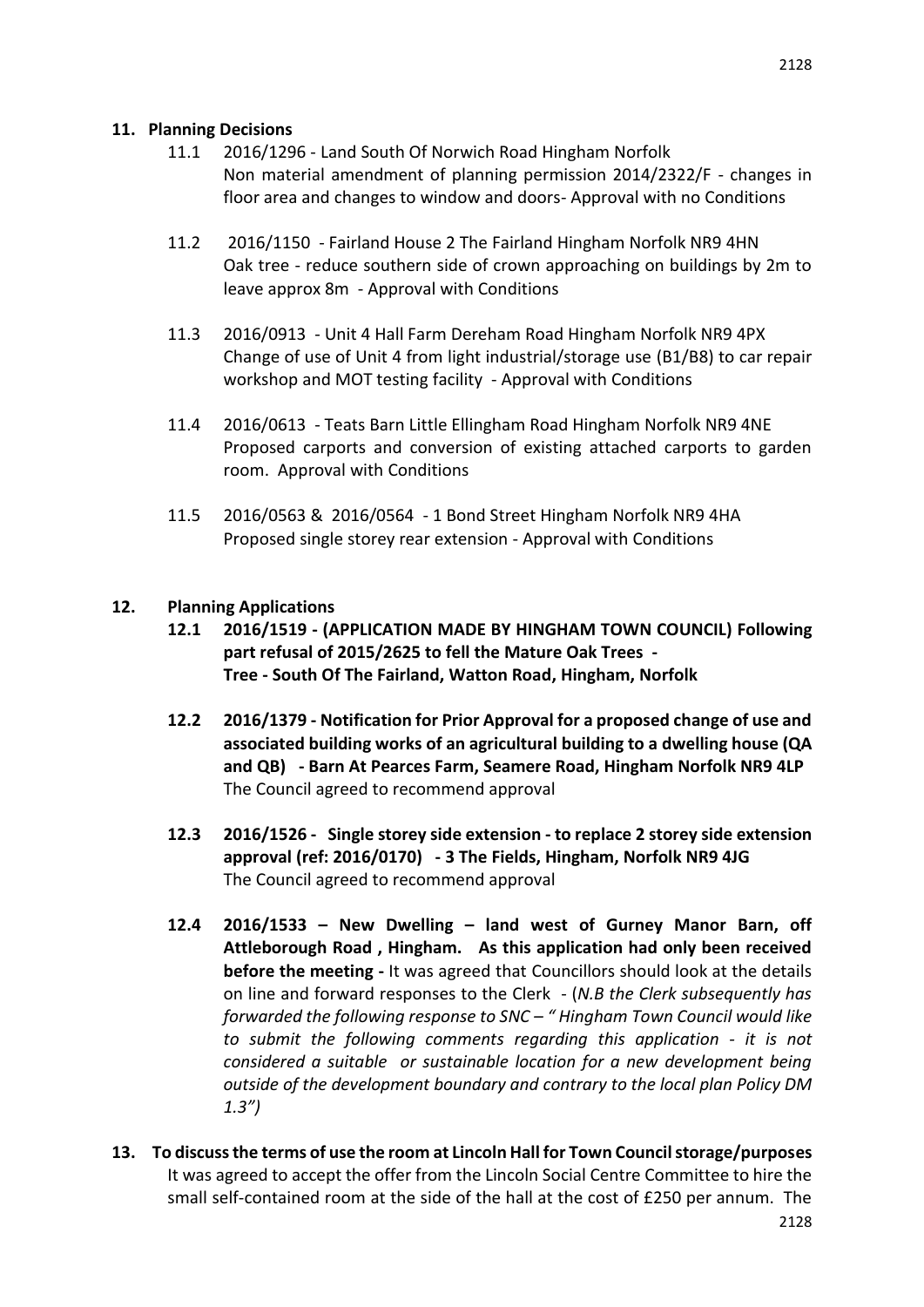# **14. To discuss concerns over refuse being left on the toilet gardens**

It was agreed that the Clerk should pass these concerns on to South Norfolk Council as the responsible authority for waste and the toilets.

# **15. Proposal to remove the seat around the Rose Garden Lime tree**

The fabric of the bench is now in poor condition and the position of the bench is dangerous as branches fall from the tree – the bench's removal was agreed.

# **16. To discuss the CiLCA qualification (cost - £250 for course registration and £250 for tutor led course)**

It was agreed that the Clerk should undertake the tutor led course as this will provide valuable support and networking opportunities. The Clerk advised that the study would be done in her own time – but wishes course attendance to form part of her working hours – agreed.

# **17. Proposal to extend the current insurance policy to April – (to reinstate the renewal date/policy to run with the Financial Year)**

It was agreed that the Clerk should arrange this with the insurance company.

# **FINANCE**

# **18. To agree terms of reference for the Finance Committee**

Councillors were provided with a draft proposed terms of reference, it was agreed that these should be given some thought and brought back to Council in September for suggestions/amendments and agreement.

# **19. To agree membership to the Finance Committee**

It was agreed that there should be 5 members on the committee (and a quorum of 3 required for meetings). Agreed membership, Mrs Dore, Mr Eldridge, Mrs Chan, Mr Bendle. It was also agreed to approach Mrs Riley to be the  $5<sup>th</sup>$  member. (Mrs Maltby would stand if Mrs Riley did not wish to).

# **20. To agree that the Finance Committee are to approve "Accounts for Payment" for invoices due in August.**

Agreed

# **21. To adopt the revised Financial Regulations**

It was agreed to adopt the revised/amended financial regulations as circulated to **Councillors** 

# **22. Accounts for Payment**

| D Ramm (Wages 4 weeks)                             | £718.46 |  |
|----------------------------------------------------|---------|--|
| A Doe (Wages)                                      | £650.42 |  |
| <b>HMRC</b>                                        | £296.33 |  |
| <b>Barry Drewery - Queens Birthday sausages</b>    | £31.39  |  |
| <b>Chalfonts Tea Rooms - Queens Birthday lunch</b> | £100.00 |  |

2129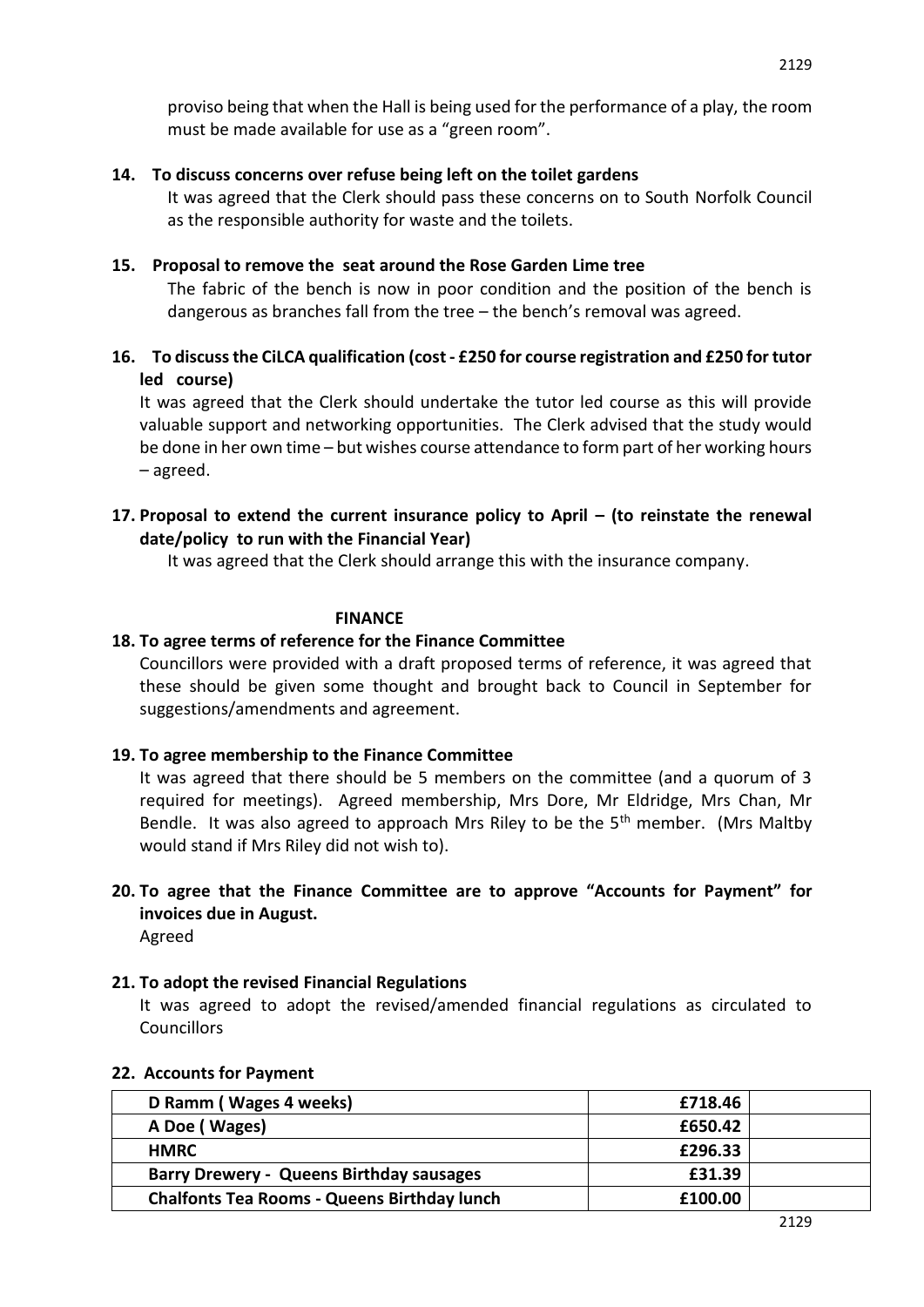| Anglian Water (Attleborough Road)                                                                  | £15.44    |           |
|----------------------------------------------------------------------------------------------------|-----------|-----------|
| E-on (charges for May)                                                                             | £583.20   |           |
| K and M lighting Services Ltd                                                                      | £308.23   |           |
| G Maltby - reimbursement for First Aid payment<br>(queens birthday)                                | £50.00    |           |
| Lincoln Hall Social Centre - hall hire (£100 tc meetings,<br>£40 Speedwatch, £144 Queens birthday) | £284.00   |           |
| <b>Norfolk Parish Training and Support (CilLCA course tutor</b><br>fees)                           | £250.00   |           |
| First Copy - (metered printing)                                                                    | £84.66    |           |
|                                                                                                    |           |           |
| <b>Total</b>                                                                                       |           | £3,372.13 |
| additional invoices received (after the agenda was<br>published)                                   |           |           |
| Ed Boydell Special Branch tree services (yew trees/holly<br>in churchyard)                         | £450.00   |           |
| Ed Boydell Special Branch tree services (Sports field car<br>park oak)                             | £1,200.00 |           |
| Euro Office - paper, toilet paper                                                                  | £117.43   |           |
| e-on (charges for June)                                                                            | £564.38   |           |
| <b>REVISED TOTAL</b>                                                                               | £5,703.94 |           |

**23. 'Exclusion of the Press and Public under the Public Bodies (Admission to Meetings) Act 1960 to discuss the following matters:'**

Agreed

# **24. To consider quotations received for the Street lighting maintenance contract**

The two quotations received were considered and it was agreed to continue with the current service provider K and M Lighting Services, for a further 3 years (taking advantage of the discounted price for the longer agreement) at the cost of £2941.95 plus V A T (per annum)

# **The meeting closed at 9.30pm**

Signed …………………………………………………………………….Chairman 06 September 2016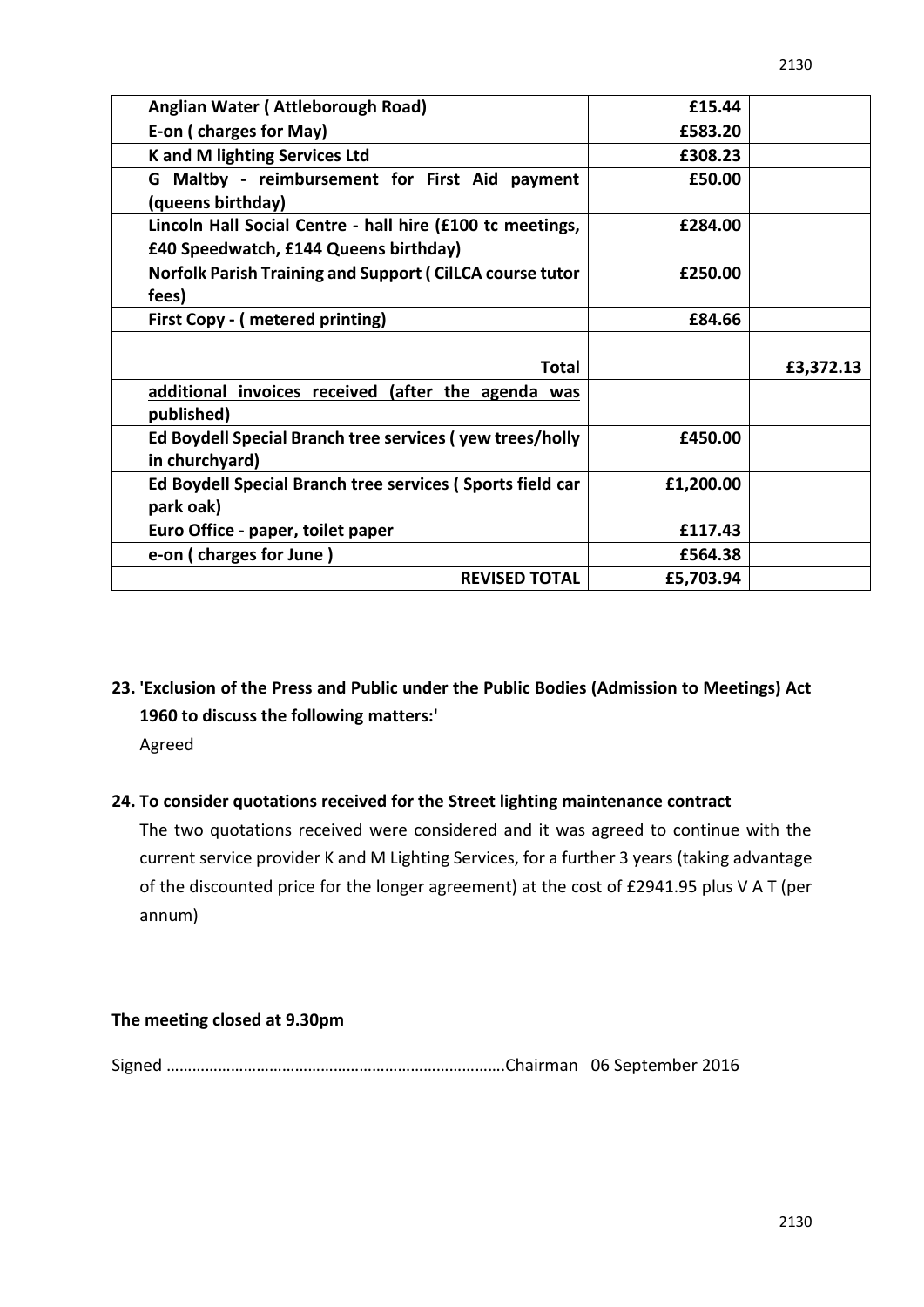| Min:  | <b>Update</b>                                                                                                                                                                                                                          |
|-------|----------------------------------------------------------------------------------------------------------------------------------------------------------------------------------------------------------------------------------------|
|       | Matters Arising From the minutes of the meeting on 07 June 2016                                                                                                                                                                        |
| 6.1   | Cemetery – overgrown rose bush now trimmed, handy man to carry out weed removal<br>now the pesticide course has been completed. The stone to mark the de consecration area<br>is with the stone masons.                                |
| 6.3   | Speed Watch Meeting $-$ took place on 20th June $-$ a co-ordinator and more volunteers<br>have come forward.                                                                                                                           |
| 14    | Purchase of the "good councillor guide" - on order - will be sent from Norfolk ALC when<br>received from the printers.                                                                                                                 |
| 15    | Fairland Oak - Tests/ Condition report - Application for work on TPO tree, to fell the tree-<br>submitted to South Norfolk Council                                                                                                     |
| 16    | Tree Works – churchyard and sports field (to be overseen by Ravencroft) - Sports Field Car<br>Park Oak Tree outstanding but due to be completed imminently -- pruning Yew trees and<br>Holly in the churchyard - complete.             |
| 19    | Neighbourhood Plan - provisionally - Adam Nicholls from SNC will hopefully be able to<br>attend the Town Council meeting in October                                                                                                    |
| 25/26 | Internal / External Audit - annual return form sent to the External Auditor                                                                                                                                                            |
| 29    | Review/update of the Handyman's contract $-$ to be undertaken.                                                                                                                                                                         |
|       | <b>OTHER UPDATES</b>                                                                                                                                                                                                                   |
|       | Highway issues $-$ although the drains had been cleared further complaints have been<br>received regarding blocked drains - these have been reported to NCC - overgrown Lime<br>Tree in the market place has also been reported to NCC |
|       | Provision of outdoor Gym equipment - HPFA to update as appropriate                                                                                                                                                                     |
|       | Oak posts for the Fairland $-$ Mr Shingfield re checking pricing $-$ as thinks he was quoted<br>for treated softwood.                                                                                                                  |
|       | Bank Account $-$ a form needs to be signed by all signatories to link the accounts to<br>telephone banking.                                                                                                                            |
|       | Folly Lane dog waste bin - installed                                                                                                                                                                                                   |
|       | Training/certification requirements for the position of Handyman/gardener - Part 2 of<br>the Pesticide course for the handyman has been completed and exam undertaken                                                                  |
|       | Hingham Public Toilets - Andy Sheppard from SNC has confirmed that the tender process<br>will soon take place - the delay is because SNC are also going through a similar process for<br>Loddon toilets - no further updates           |
|       | Damaged Street Light - Norwich Road work is now complete - the paper work has been<br>sent to the insurance company.                                                                                                                   |